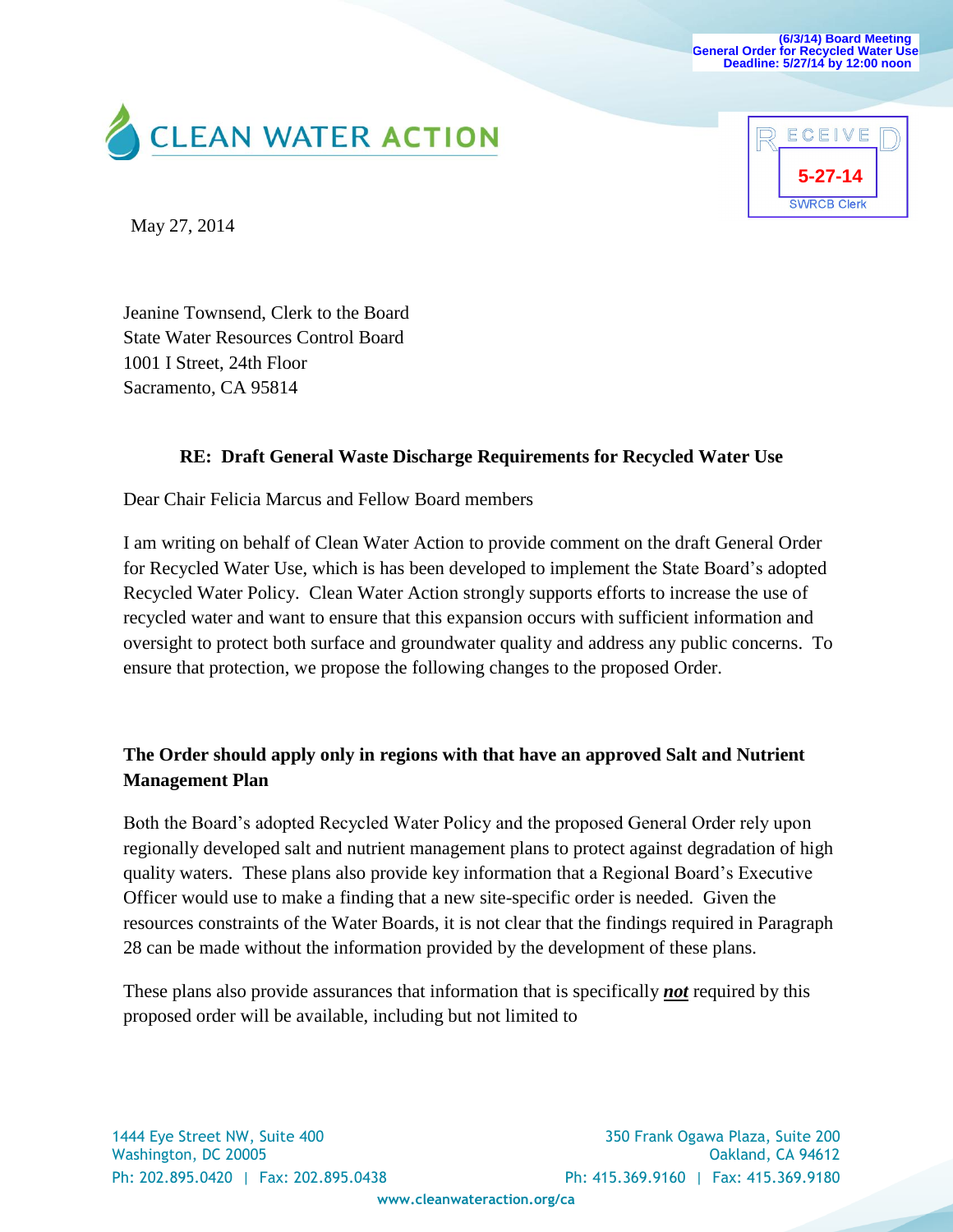- An anti-degradation analysis to determine the assimilative capacity of potentially impacted surface and ground waters;
- An assessment of Contaminants of Emerging Concern (CECs) to determine appropriate monitoring and oversight;
- Regional monitoring requirements to reinforce the self-monitoring allowed by the proposed order.

The Recycled Water Policy requires as a criteria for streamlined permitting that a project comply with any applicable salt and nutrient management plan. This proposed order relies heavily the information provided by these plans to expedite projects. If no plan exists, it is likely that neither the Regional Board nor the public will have sufficient information to understand the impacts of a given project.

## **"Agronomic rates" of nutrient application are insufficient to protect water quality**

The reliance on "agronomic rates" of nutrient application is no longer appropriate. The Board's own work to review the Irrigated Lands Programs adopted by the Regional Board's has provided ample evidence that these figures lack the specificity needed to ensure that excess nitrogen is not being washed into surface waters or leaching into groundwater. Agronomic rates can vary by well over one hundred percent, and some have not been updated or reviewed in decades. The UC Davis Nitrogen Assessment Project published a paper<sup>1</sup> in 2013 identifying nutrient application guidelines as very broad and not necessarily informed by the latest research. The Central Valley Board recognized this as an issue in their Waste Discharge Orders, requiring that coalitions implementing the orders on behalf of agricultural dischargers implement a Management Practices Effectiveness Program to test the efficacy of recommended best practices.

In keeping with the greater oversight of agricultural application of nutrients, the Recycled Water Policy and this proposed Order should be revised to require development of nutrient management plans for the application of recycled water for irrigation in areas that have been

l

<sup>&</sup>lt;sup>1</sup> "[Nitrogen fertilizer use in California: Assessing the data, trends and a way forward](http://californiaagriculture.ucanr.edu/landingpage.cfm?article=ca.E.v067n01p68&fulltext=yes)", California Agriculture, January-March 2013, authors Todd S. Rosenstock, Daniel Liptzin, [Johan](http://ucanr.edu/Find_People/?facultyid=2863)  [Six,](http://ucanr.edu/Find_People/?facultyid=2863) [Thomas P. Tomich](http://ucanr.edu/Find_People/?facultyid=2972)